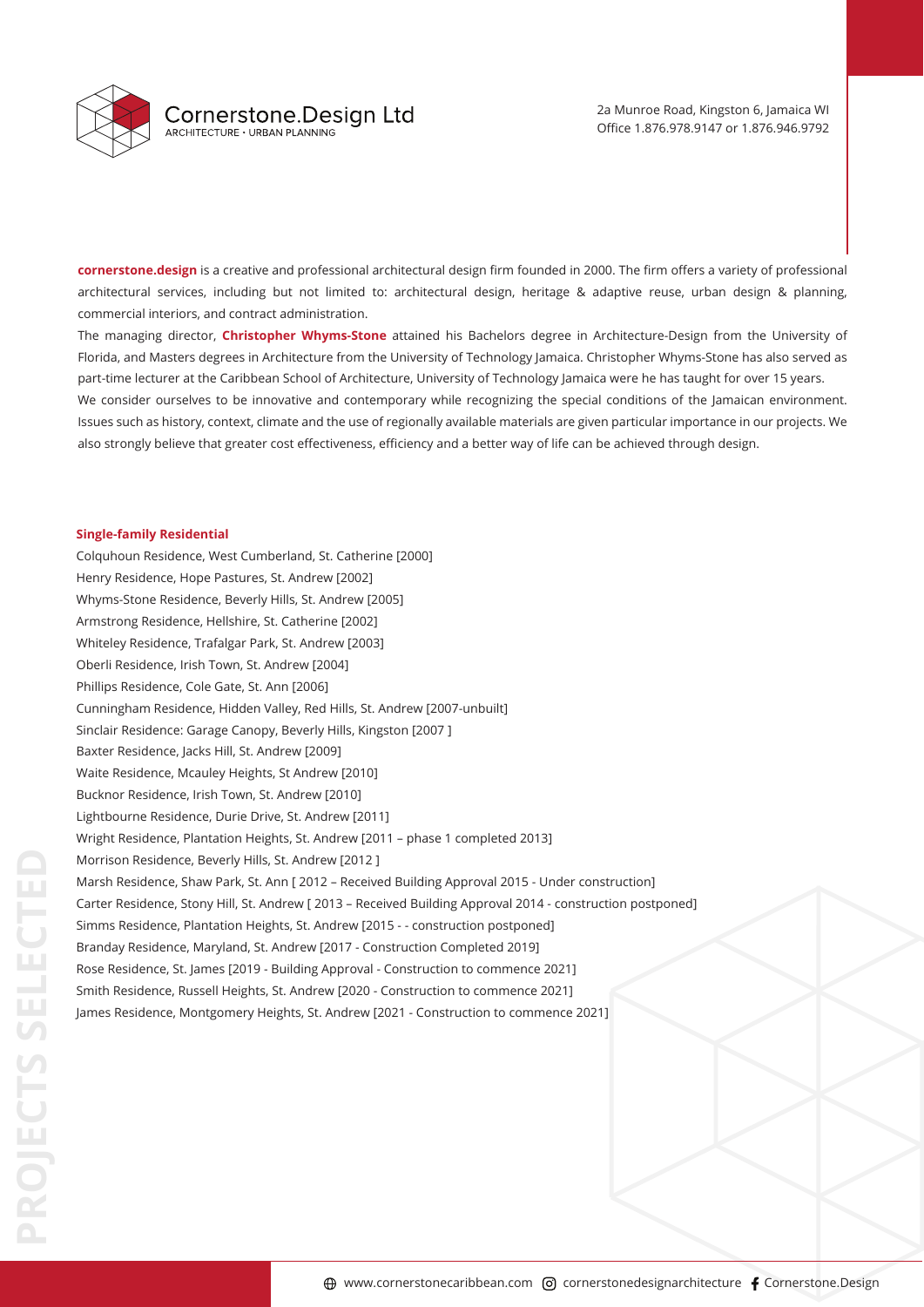#### **Multi-family Residential**

Mar Bella Estates: Condominiums, 12 Miles, St. Thomas, [2006- received approvals/construction postponed] Allerdyce Lofts, Allerdyce, St. Andrew [2007] Chamber's Townhouses, Unity Hall, St. James [2011] Ottawa Apartments, Ottawa Drive St. Andrew [2011 – construction completed in 2019] The Bermonde Apartments for WIHCON, Portmore, St. Catherine [2011 – Received Building Approval 2012] Medina Apartments, Ironshore, St. James [2011 – construction completed 2021] Jacaranda Housing Scheme, 600+ Houses for WIHCON, Innswood, St. Catherine [2012 – Phase 1 & 2 Completed] Meadows of Irwin Phase II, 800+ Houses for WIHCON, Irwin, St. James [2012- - completed 2018] Silverbrook Apartments, Perkins Boulevard, St. Andrew [2016 – construction completed 2020] Brunswick Housing Development, St. Catherine [2016- building approval - construction postponed] The Estuary, 1000 Houses for WIHCON, Friendship, St. James [2018- Under construction - to complete 2022] Milieu Apartments, Border Avenue, St. Andrew [2019 - Under Construction - to be completed 2021] WO7 Apartments, Wellington Road, St. Andrew [2018 - Construction to commence 2021] C12 Apartments, Charlemont Road, St. Andrew [2019 - Under Construction - to be completed 2021] WA10 Apartments, Waterloo Avenue, St. Andrew [2020 - Building Approval - Construction to commence 2021

## **Commercial**

Hotel, Restaurant, Shopping Mall & Entertainment Complex. White River, St. Mary [for MLA - 1995-unbuilt] The Guilt Trip Restaurant, Barbican, St. Andrew [1998-2000] Unipet Gas Stations, St. Andrew & St. Catherine [1998-unbuilt] The Trench Town Culture Yard Museum, Trench Town, St. Andrew [2002] [Heritage Project] The Boiler House Restaurant, University of the West Indies, St. Andrew [2001-unbuilt] Grosvenor Galleries. Manor Park, St. Andrew [2002] Furnitureland Furniture Showroom. Constant Spring, St. Andrew [2003] Villas at The Rockhouse Hotel, West End, Negril, Westmoreland [2004] Cornerstone.design Architects Office, St. Andrew [2005] Renovation Bob Marley Museum, Old Hope Road, St. Andrew [2006] West Trade Commercial Complex, Portmore, St. Catherine [2007 - construction postponed] National Meats Administration Building, Lydford, St. Ann [2008 – unbuilt] The Bush Bar Restaurant, GeeJam Hotel, San San, Portland [2008- construction completed 2009] Boutique Hotel, Tamarind Hill, Hanover [2009 – Unbuilt] Mixed Use Medical Practice and Residential Building, Gloucester Avenue, St. James [2010- Phase 1finished 2012] Shanghai Business Hotel, St. Andrew, [2013 – Received Building Approval 2013] Melia Braco Convention Centre, Braco, Trelawny [2016 - Building approval - construction postponed] Beach Bunny Bar & Cafe, Negril, Westmoreland, [2015 - construction completed 2018] Business Processing Outsourcing [2#] @ Barnett Tech Park, St. James, [2016 - construction completed 2017] KFTL Straddle Carrier Workshop, Kingston, [2016 - construction completed 2018] Knutsford Express Terminal, New Kingston, St. Andrew [2017 - building approval - construction postponed] Amaterra Resorts, Stewart Castle, Trelawny [2018 - received Outline Planning Approval 2018] Silver Sun Daycare Centre, St. Catherine, [2019 - Building Approval - construction to commence 2021] Silver Sun Retail Outlet, St. Catherine, [2019 - Building Approval - construction to commence 2021] Gladstone Commercial Complex, Kingston 6, St. Andrew [2018 - Under construction - commenced 2021] Skylark Hotel, Negril, Westmoreland [2019 - construction to commence 2021] Petrol Filling Station & Retail Complex, Spanish Town Road, St. Andrew [2019 - construction to commence 2021] Cannabis Medicinal Dispensary, Bob Marley Museum, St. Andrew [2019 - construction commenced 2021]